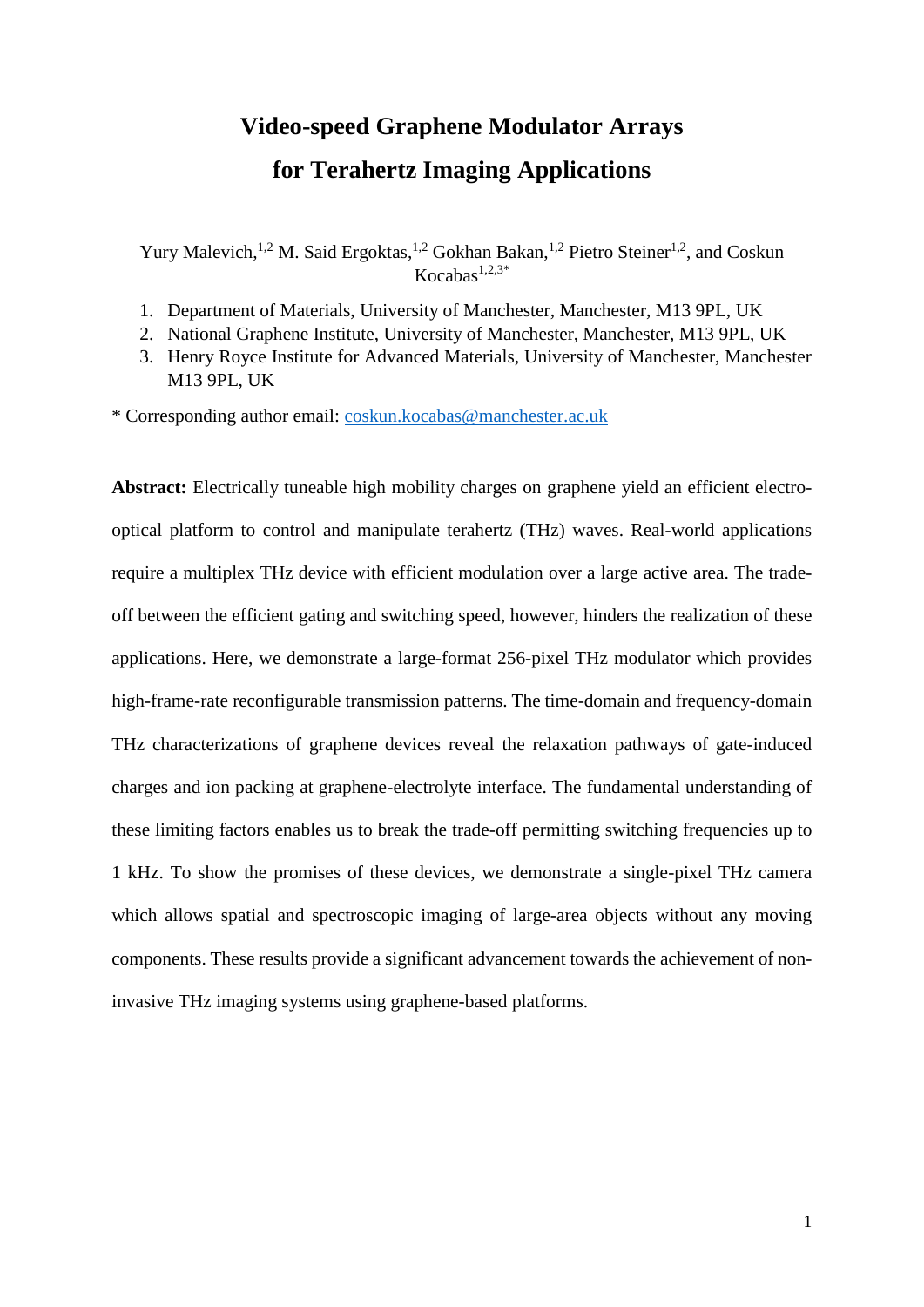THz radiation promises a wide range of applications<sup>1</sup> including wireless communication,<sup>2,3</sup> non-invasive spectroscopic imaging,<sup>4</sup> biomedical diagnostics,<sup>5</sup> and product quality control<sup>6</sup> owing to the non-ionizing nature and submillimetre-wavelength. Being between optics and electronics, however, makes the THz waves challenging to access. Approaching the THz spectrum from the electronic side is limited by the switching speed of transistors. On the other hand, optical methods face the fundamental limitation due to thermal energy (1 THz  $\sim$  4 meV, the thermal energy at room temperature  $\sim$  26 meV). More importantly, the lack of an efficient electro-optic material for THz light has been hindering the development of THz optoelectronic components.

Over the last decade, various materials systems have been explored to control THz radiation; three approaches have outperformed the rest. The first approach relies on tuneable metamaterials where the loss is controlled by depletion of substrate charge carriers. <sup>7</sup> An electrode array using interconnected split-ring resonators fabricated on a doped epitaxial GaAs enables both intensity and phase modulation. Following this seminal work, metamaterial-based spatial light modulators (SLM) and imaging systems have been demonstrated. <sup>8</sup> The requirement of an epitaxial wafer, the complex microfabrication process and the narrow spectral response due the metamaterial resonance are the limitations of this method. The second approach uses photo-induced carriers generated on a semiconductor surface to control the transmission of THz light.<sup>9</sup> Illumination of silicon wafers with high power visible or nearinfrared light photoexcites free charge carriers, thus alters the THz transmission. Structuring the illumination using micromirror arrays has enabled high-resolution THz imaging systems. The downside of this method is the need for high optical power to pump carriers in the Si wafer. The third approach relies on the electrostatic tuning of high mobility electrons on graphene, which yields Drude-like metallic behaviour at THz frequencies.<sup>10,11</sup> Altering the carrier concentration *via* electrostatic gating permits electrical control of reflection and transmission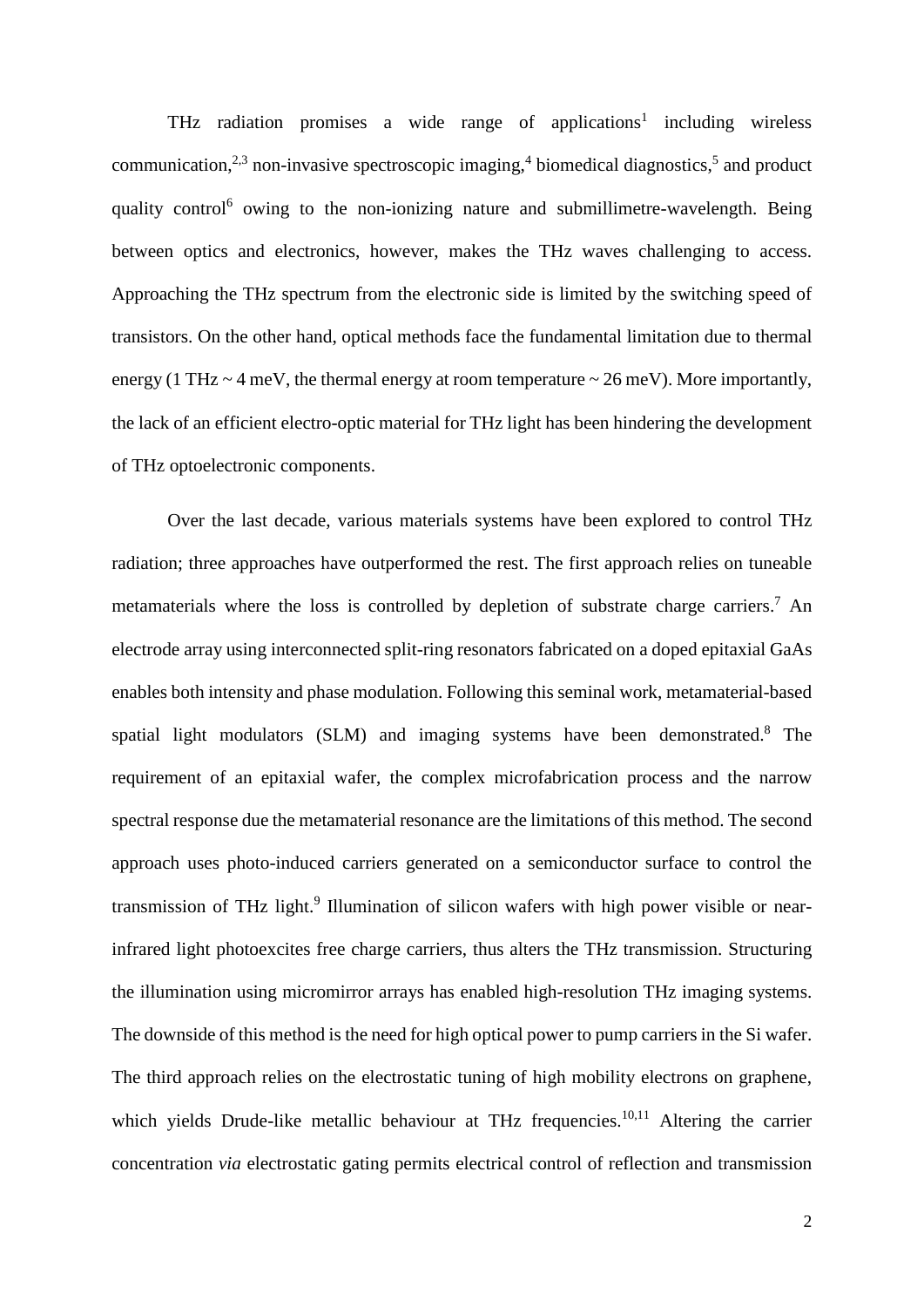of THz radiation due to the tuneable optical conductivity.<sup>12</sup> The high carrier mobilities for both electrons and holes enable fast optical response covering the entire THz region. This method was first reported by Sensale-Rodriguez *et al.* using a back-gated graphene transistor<sup>10</sup> and attracted widespread attention. In their device, they used a graphene-dielectric-Si capacitor structure with the Si layer acting as a back-gate. Subsequently, this idea was extended to SLMs by combining back-gated devices into arrays. <sup>13</sup> However, the electrical breakdown of the dielectric layer limits the maximum charge density and consequently, the performance of these devices. Using plasmonic effects on patterned graphene or integrating metallic metamaterials improves the efficiency of the modulators.<sup>11</sup> Very recently, Chen *et al.* reported THz modulation by operating similar devices around the Brewster angle.<sup>14</sup> Steep variation of the reflectivity and phase around the Brewster angle enables significantly larger modulation of THz intensity and phase. Fabrication of these devices over a large active area is still challenging due to the requirement of an ultrathin large-area dielectric layer.

Electrolyte gating (EG) has been proposed as an alternative scheme to overcome the limitation of dielectric-based devices.<sup>15-17</sup> EG can provide an order of magnitude higher charge densities which can significantly alter the optical properties of graphene even in the visible wavelengths.<sup>17,18</sup> The critical enabling element of EG is the self-forming ultrathin electrical double layer (EDL) at the graphene-electrolyte interface that generates large electric fields  $({\sim}10^9 \text{ V/m})$  in nanometre length scales without an electrical breakdown. The spontaneous formation of the EDL also eliminates the tedious thickness control, and yields charge accumulation over a large area without electrical short circuit. To exploit these superior features, we have been investigating electrolyte-based THz devices.<sup>19–21</sup> A trade-off between efficient gating and switching speed has always been a significant concern for practical applications. In this work, we break the trade-off by understanding the dynamics of the ion packing at the graphene electrolyte interface, which enables us to drive the modulators up to 1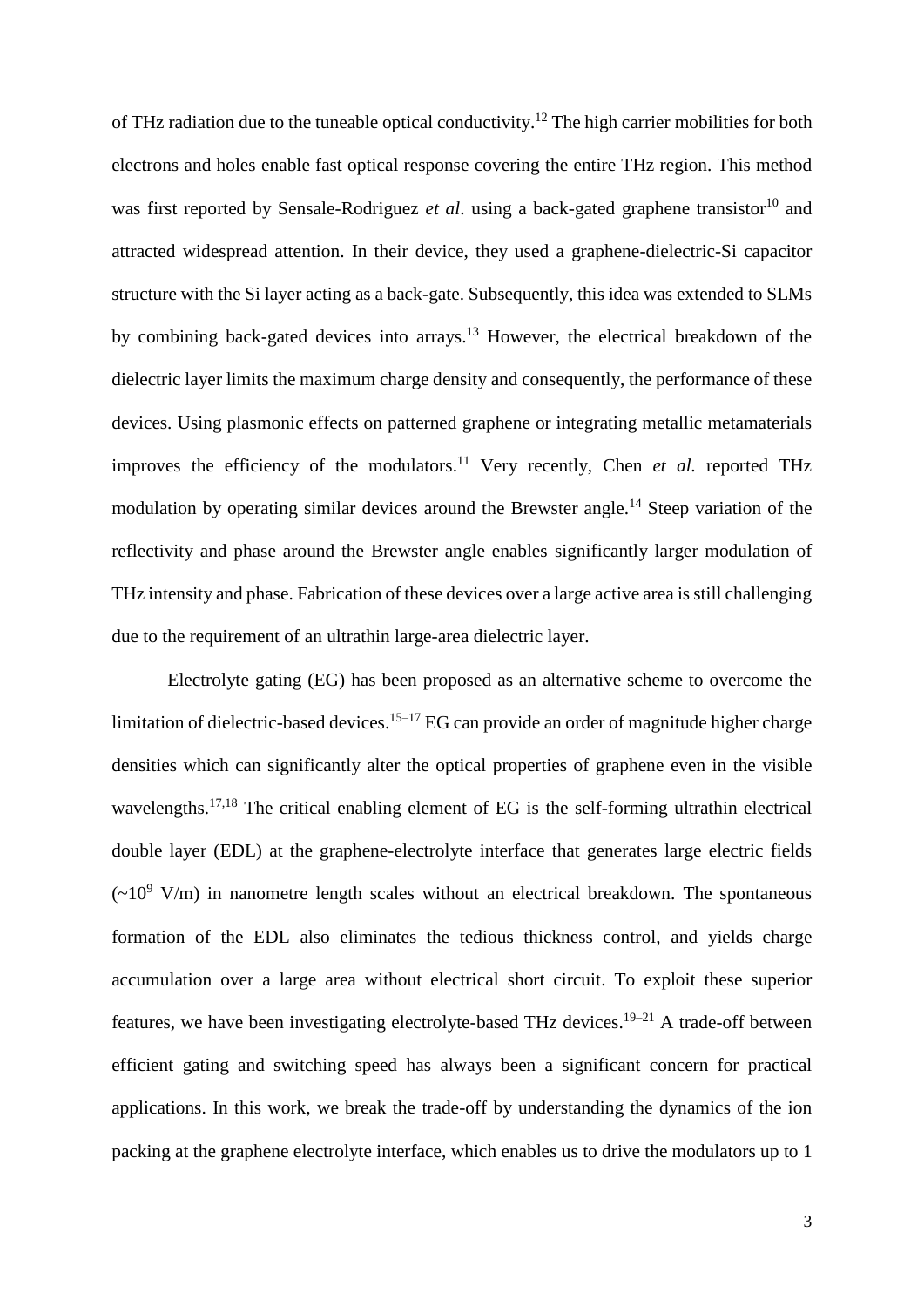kHz frequencies. We address the critical challenges associated with the electrolyte gating and device fabrication and demonstrate a large-format 256-pixel device with video-speed modulation. The results highlight the key capabilities and the scalability of our graphene devices without using any clean room processes or complex material preparation.



**Figure 1. THz spatial light modulator**. **a**, Photograph of the graphene-based THz spatial light modulator arrays (16×16) integrated on a printed circuit board. The local THz transmission is controlled by the passive matrix addressing of individual pixels. **b**, Schematic drawing of a single-pixel of the device consisting of 4-mm-wide graphene ribbons and electrolyte in between. **c**, A sample image of THz transmission (at 0.1 THz) through the device with two rows and columns biased at +1.0 and -1.0 V, respectively.

The fabrication process utilises the commercially available large-area chemical vapour deposition (CVD) grown graphene and the printed circuit board (PCB) technology. The device uses the passive cross-bar array technology with 16 columns and 16 rows (Figure 1a). The graphene stripes have resistance of 100 k $\Omega$  corresponding an intrinsic sheet resistance of 6.25 kΩ (See supplementary Figure S1). The stripes form the columns/rows acting as the active material and as well as the electrodes. Columns and rows are connected to individual contacts on a custom-design PCB. The intersection of each column and row defines a pixel (Figure 1b, see Materials and Methods section). A bias voltage applied between the corresponding row and column generates high mobility charges at the pixel. An external electronic circuit (National Instrument, NI 9264) controls the voltages on the rows/columns and creates a dynamic and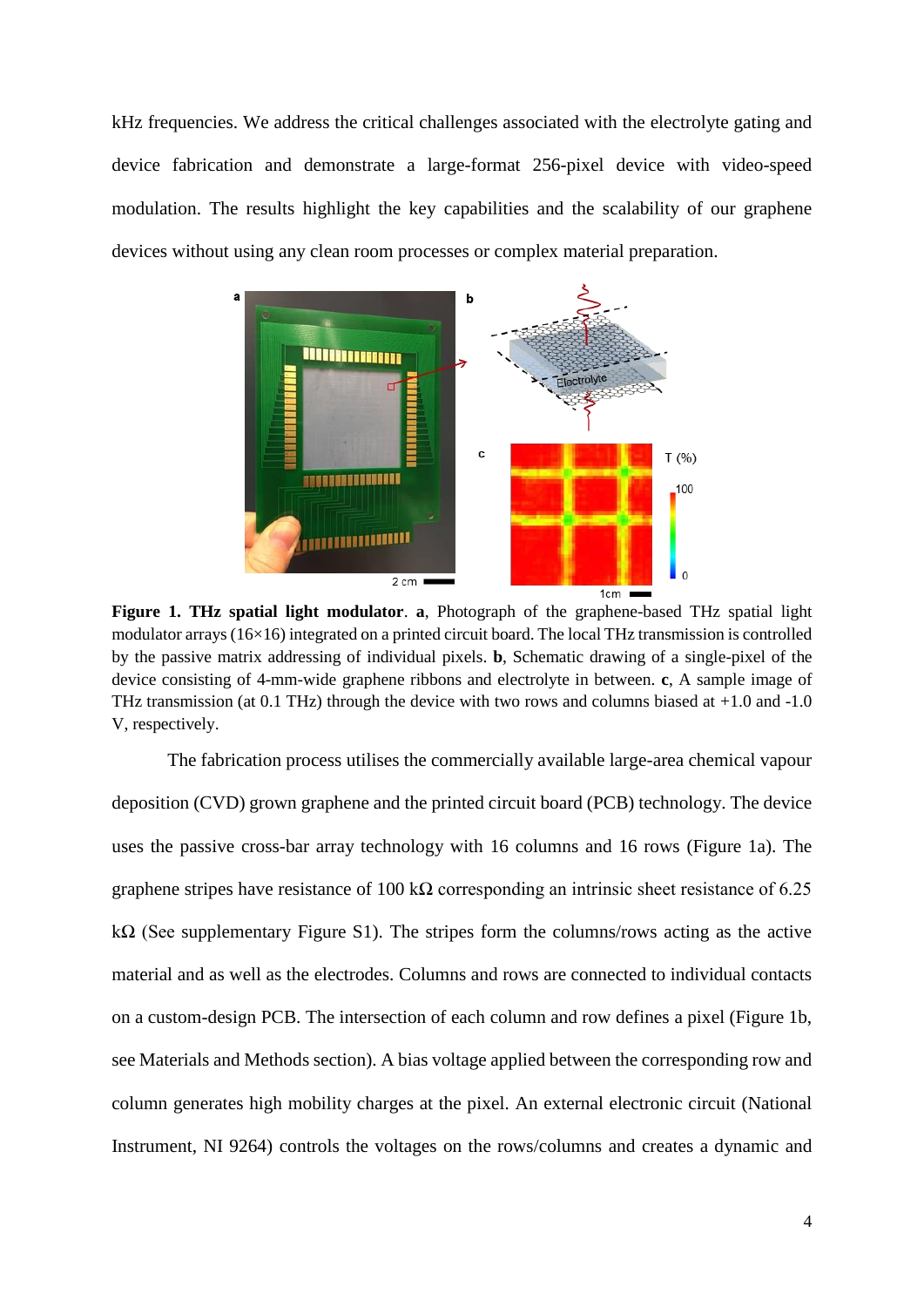spatially varying THz transmittance through the device. We use a room temperature THz camera (TeraSense-4096 based on an array of plasmonic detectors using high-mobility GaAs heterostructures) and a high power THz source (IMPATT diode with 100 mW output power at 0.1 THz) to image the transmittance of the device. Figure 1c shows THz transmittance image of the device with two rows and columns biased at 1.0 V and -1.0 V, respectively. After optimization of the device and driving electronics, we applied video-rate reconfigurable broadband transmittance pattern (see supplementary video 1).



**Figure 2. Spectroscopic characterization of the graphene modulator**. **a**. Transmission spectra of the graphene modulator at bias voltages varying from 0 to 4 V with 0.5 V steps. **b**, Variation of the transmittance at 1 THz plotted against the bias voltage. **c**, Variation of the measured Fermi energy of gated graphene plotted against the effective gate voltage  $V_{G}$ - $V_{CNP}$  where  $V_{G}$  is the gate voltage and,  $V_{CNP} \approx 0.1$  V is the charge neutrality point. The Fermi energy is measured from the optical absorption spectra.

To reveal the high-performance capabilities of the device, we characterized a singlepixel device using time-domain THz spectrometer (Toptica TeraFlash). This system contains two fibre-coupled InGaAs antennas that can generate and detect THz pulses with > 4 THz bandwidth and over 90 dB dynamic range (Figure 2a). The device shows an efficient modulation (>70%) for the entire working range of the spectrometer. Fabry-Perot interference through the device yields variation of the THz modulation. Figure 2b shows the change of the normalized transmittance at 1 THz as the voltage bias varies between -4 to 4 V. The THz modulation is due to the Drude response of high mobility electrons and holes which yields frequency ( $\omega$ ) dependent optical conductivity as  $\sigma(\omega) = \sigma_{DC}/(1 - i\omega\tau)$  where  $\sigma_{DC}$  is the low frequency electrical conductivity,  $\tau$  is the electron scattering time which decays from 100 fs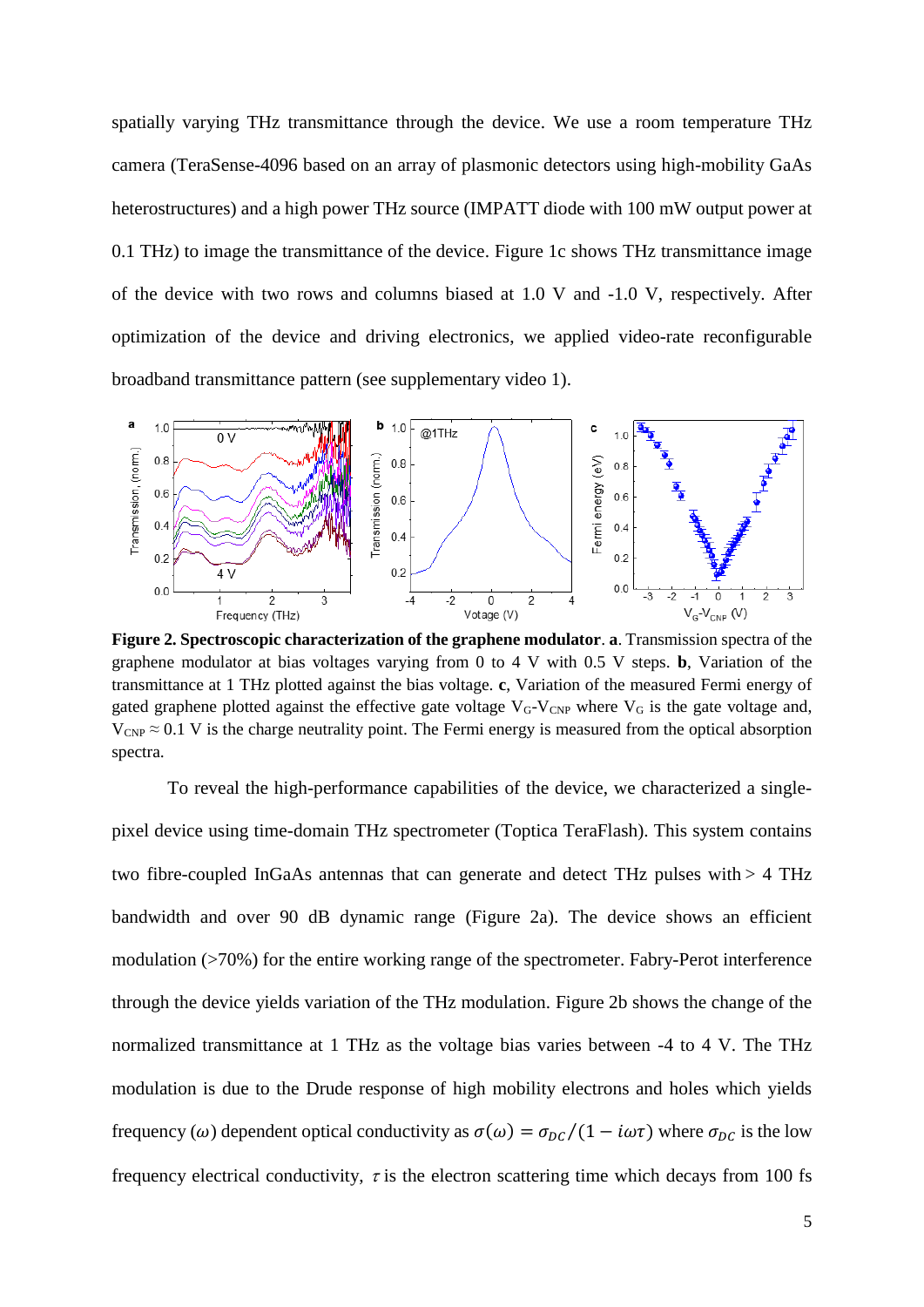down to 50 fs as the Fermi energy changes from 0.1 to 1.1  $eV<sup>22</sup>$ . The device shows the maximum THz transmittance at the Dirac point  $(-0.1 \text{ V})$ . We observed 80% modulation for 1 THz at a bias voltage of 4 V. It is worth mentioning that, bias voltages  $> 3$  V generate significant hysteresis and a slow response limiting the operation frequency of the device. To provide more insight into the ionic gating, we measured the Fermi energy as a function of bias voltage using optical absorption measurement (see supplementary Figure S4). Due to the Pauli blocking, the absorption of doped graphene shows an optical gap for energies  $\langle$  2E<sub>F</sub>. The absorption spectra show a step-like change at the wavelengths corresponding to  $2E_F$ . The Fermi energy increases from 100 meV (at the charge neutrality point) to 1.0 eV at 3 V bias voltage (Figure 2c). The estimated charge density on graphene varies from  $3.0 \times 10^{12}$  to  $0.8 \times 10^{14}$  cm<sup>-2</sup>.



**Figure 3. THz imaging of carrier relaxation in graphene**. **a,b,** Snapshots of THz transmittance through the graphene modulator after a voltage pulse is applied between a row and column (1 V and 2 V used per one graphene layer, respectively). The relaxation time of the inducted charges varies exponentially with the bias voltage. **c,** Variation of the THz modulation showing the relaxation of the gate induced charges on graphene monitored by the THz transmittance for different bias voltages. (Inset) Relaxation time as a function of the voltage bias. **d**. Schematic graph showing the energy landscape during the relaxation process. The voltage-dependent energy barrier separates the bistable polarized and neutral states.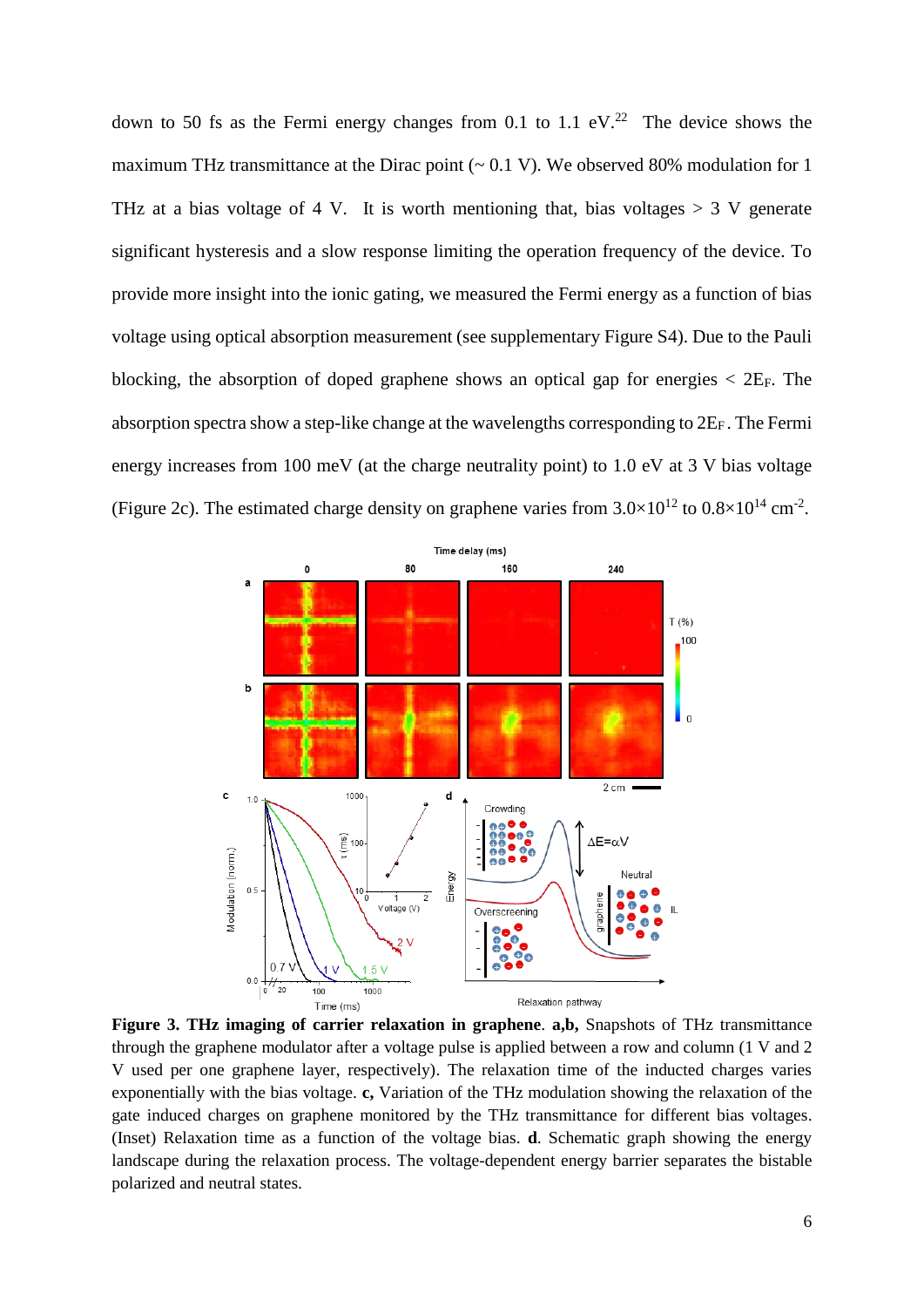To achieve the high-speed modulation, we investigated the limiting factors underlying dynamics of charges on graphene. The intrinsic carrier relaxation time for pristine graphene is in the range of 0.1 to 3 ps.<sup>23</sup> For the electrolyte-gated graphene, we observed much longer decay times limited by the electrical double layer formation at the electrolyte-graphene interface. Understanding the dynamic polarization of room temperature ionic liquids is a challenge because they are composed of solely ions without any solvent that results in very long screening lengths. It is widely accepted that under a voltage bias, the interfacial profile consists of alternating cation- and anion-enriched layers<sup>24</sup> investigated by atomic force microscopy,  $2^{5-27}$  x-ray diffraction,  $2^{4,28,29}$  and surface forces apparatus.  $30$  For the first time, we use THz imaging to directly monitor the relaxation of gate-induced charges on graphene, which leads to the nature of the polarized electrolyte interface. We started our investigation by applying 1 ms voltage pulses to a single row and column of the modulator and monitored the THz transition at 50 frames/sec using a THz camera. Figure 3a and 3b show the snapshots of the THz transmittance recorded after 1 ms voltage pulses of 1 and 2 V, respectively. We observed that the relaxation time of the gate induced charges profoundly depends on the applied voltage (see supplementary video 2). Figure 3c shows the voltage dependence of the relaxation from the normalized THz transmittance. The relaxation time increases exponentially from 20 ms to 0.7 s as the bias voltage changes from 0.7 V to 2.0 V (inset in Figure 3c). This exponential dependence is the hallmark of an energy barrier limited relaxation process. The relaxation process requires reorganization of the cations and anions within the electrical double layers. Depending on the structure of the EDL, the coordinated motion of the ions experiences a bias dependent steric energy barrier as  $\Delta E = \alpha V_b$  where  $V_b$  is the bias voltage and  $\alpha$  is the proportionality constant. The steric energy barrier<sup>24</sup> leads bistability of the layered structure of the anion/cation layers at the interface stabilized. We used the Néel relaxation theory to characterize the relaxation time of a bistable system as  $\tau = \tau_0 \exp\left(\frac{\Delta E}{k_B T}\right)$  $\frac{\Delta E}{k_B T}$ ) where  $\tau_0$  is the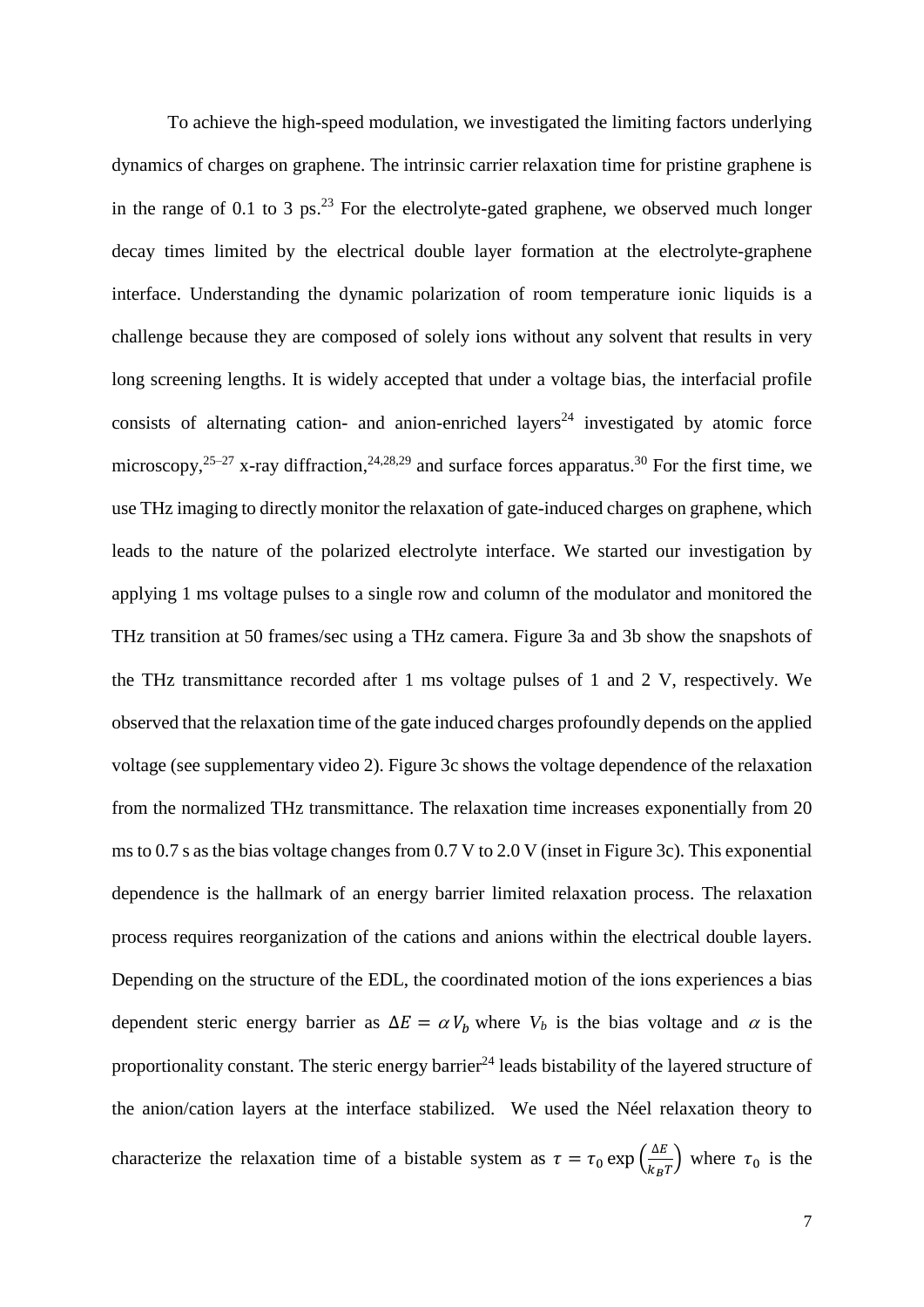intrinsic relaxation time without the barrier. The fitting of our data provides the steric energy barrier with a proportionality constant of  $\alpha = 2.7 e k_B T$ . When the bias voltage varies from 0.7 to 2 V, the energy barrier increases from 47 to 135 meV.

We also observed that high bias voltages can also cause persistent charges on graphene with relaxation times longer than an hour. For more insight into the voltage-dependent packing of ions at the interface, we used a quantitative model developed by Bazant *et al.* using a Landau-Ginzburg-type continuum theory to explain the interplay between overscreening and crowding of ions at the interface<sup>31</sup>. At low bias voltages ( $\sim 10 \text{kgT/e} \sim 0.26 \text{ V}$ ), strong correlations between the ions lead to overscreening where the first molecular layer at the interface contains more counter charge than the electrode surface. The charge neutrality is achieved after a few monolayers. The overscreening leads a relatively small steric energy barrier. High voltages ( $> 100 \text{kgT/e} \sim 2.6 \text{ V}$ ), however, lead to crowding of ions at the interface due to saturation of available lattice points. Thus the crowding extends across two monolayers with counter ions on the third monolayer. This extended crowding of ions at the interface introduces a substantial steric energy barrier resulting in very long relaxation time. Figure 3d illustrates the possible relaxation process which leads to the observed fast or slow decay constant depending on the bias voltage. Our results and the phenomenological model suggest that to achieve fast switching speed, crowding of ions at high voltages should be avoided.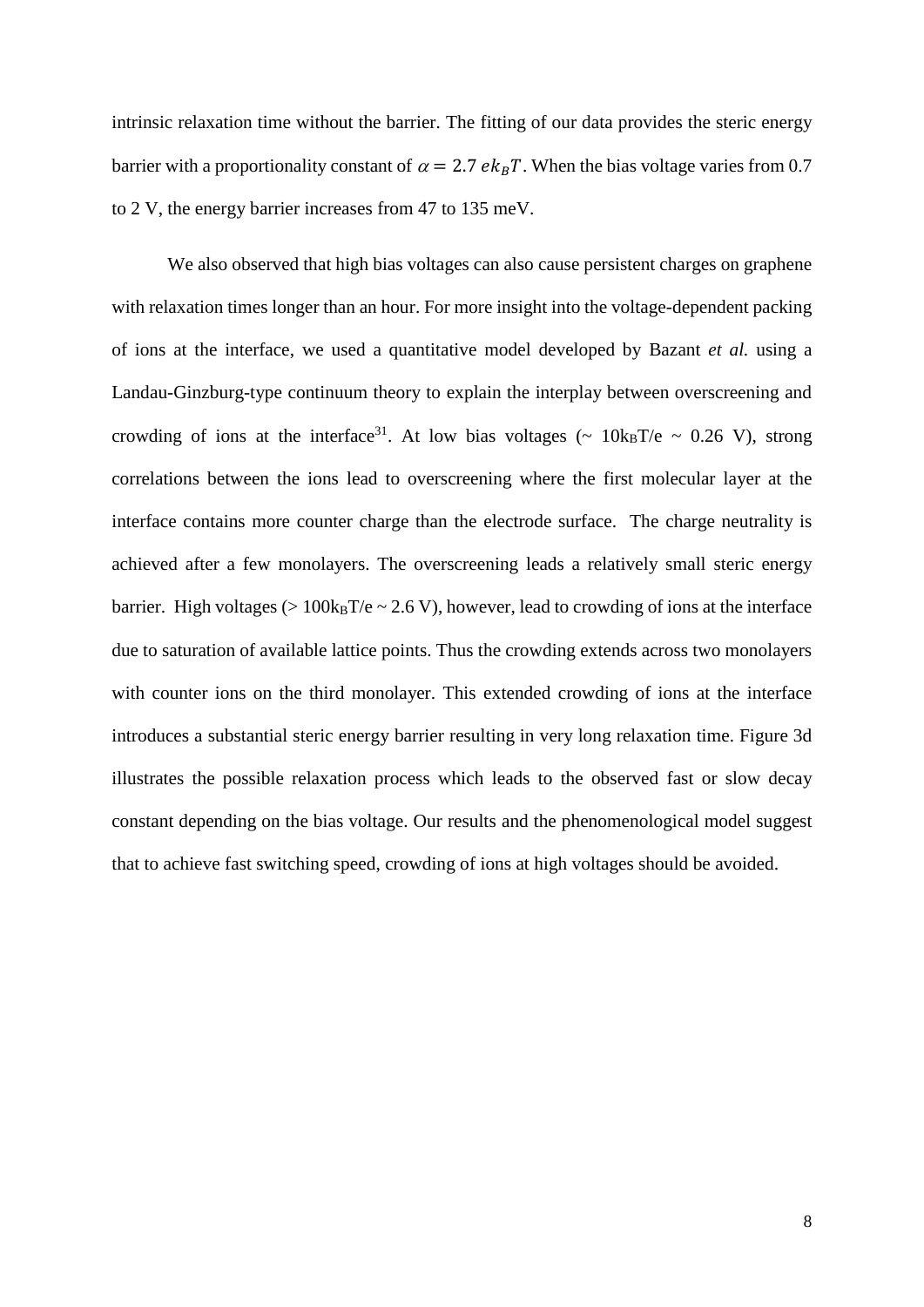

**Figure 4. The frequency response of a single pixel. a**, Experimental setup used for characterization of the frequency response of the single-pixel graphene modulator. CW terahertz radiation is generated using interference of two precisely tuneable 1550 nm DFB diode lasers on InGaAs photo mixes. A square wave voltage is applied to the modulator. **b,c** Time traces of the THz transmissions under squarewave voltages with 10 Hz and 100 Hz frequencies, respectively. **d,** Variation of the modulation amplitude as a function of bias frequency. **e,** Comparison of the frequency scaling of capacitance for various electrolytes.

While the camera setup provides large-scale imaging, its transient response is limited by its frame rate, preventing observation of high-speed dynamics of the gating process. To overcome this, we built a measurement system using continuous-wave (CW) spectrometer (Toptica Terascan) as shown in Figure 4a. The system generates CW terahertz radiation by optical heterodyning in high-bandwidth InGaAs photo mixer. The output of two CW-DFB lasers detuned around 1550 nm is converted into terahertz radiation, at the difference frequency of the lasers. An AC bias is applied to the transmitter and the signal is demodulated using a high bandwidth lock-in amplifier. The time-trace of THz transmittance through a  $3\times3$  mm<sup>2</sup> single pixel device is recorded using an oscilloscope (Tektronix MDO3022). Figure 4b and 4c show time-traces under square wave excitations at 10 and 100 Hz. The device yields a flat 50%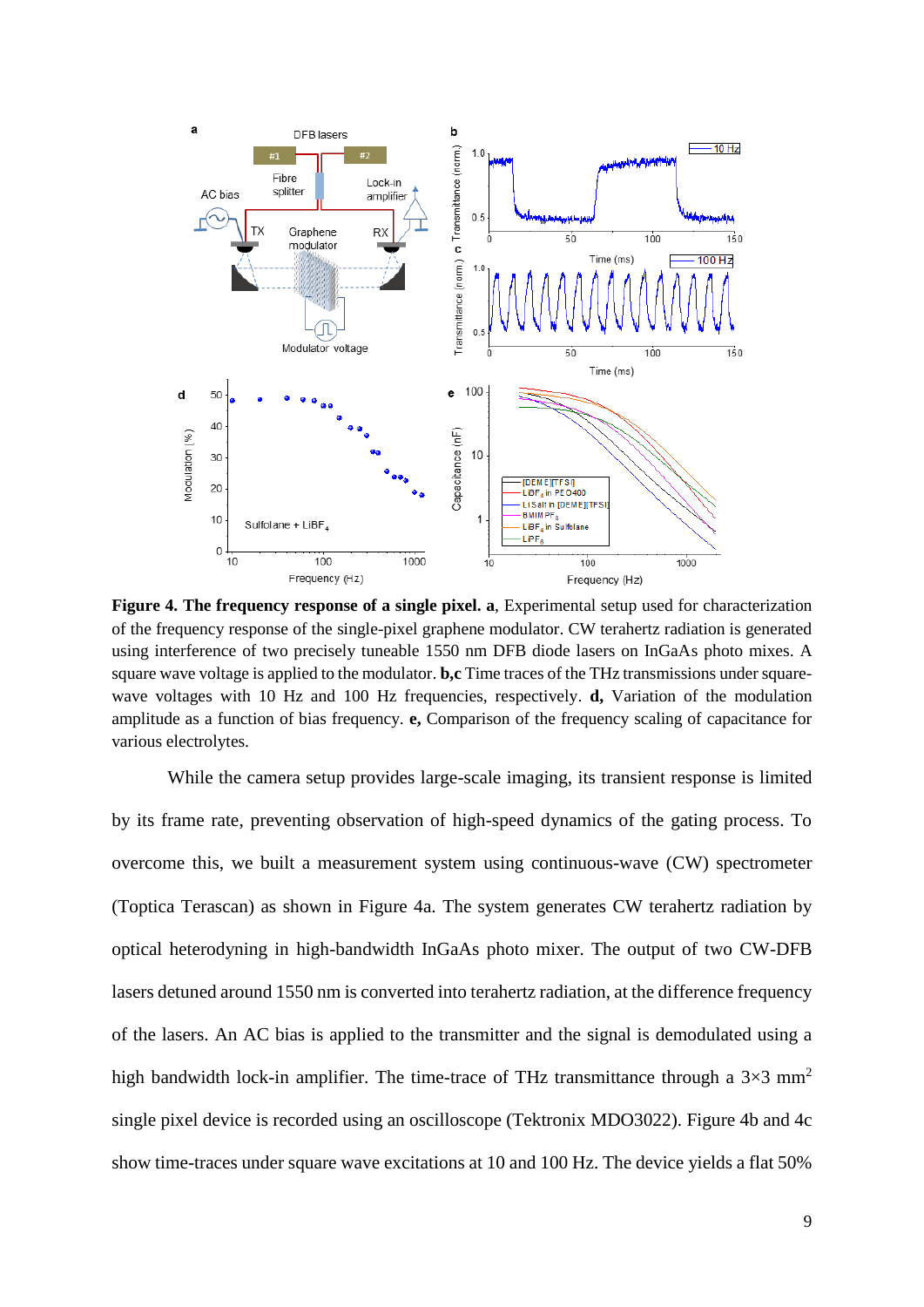modulation up to an excitation frequency of 100 Hz. The device can operate up to 1 kHz frequency with a modulation amplitude of 15% (Figure 4d). Figure 4e shows the frequencydependent capacitance of the devices measured with an LRC meter for six different electrolytes. The cut-off frequencies varying between 50 and 300 Hz. We obtained the best frequency response from a sulfolane-based electrolyte containing 1 M LiBF<sup>4</sup> salt. Although ionic liquid electrolytes show relatively slow responses, their low vapour pressure is an advantage for more stable operation and longer retention. Another critical aspect of electrolyte gating is the ability to operate at low bias voltages enabling integration of large number of devices with digital output of microcontrollers. We utilise a pulse-width modulation (PWM) scheme to control the transmittance of the modulator array. For our device, PWM has two main advantages: (1) It reduces the slow electrochemical effects on the graphene surface and (2) it is compatible with digital (TTL) outputs of microcontrollers which is a significant advantage for miniaturisation and integration of a large number of devices with the control electronics (see Supporting Materials Fig.S5 ).

To show the system-level integration, we demonstrate a THz imaging system based on a single detector and the graphene modulator array. Modern visible waveband cameras record the spatially resolved information using silicon-based focal plane array detectors placed at the image plane of the collection optics. A similar approach for THz light remains a challenge due to the lack of sensitive focal plane detector arrays and high power sources. Computational imaging using a modulator array and a single-pixel detector is a promising alternative<sup>32</sup>. This method relies on interrogating an object (*X*, the vector representing the transmittance of the object) with a series of spatially encoded patterns (*M,* the matrix containing all encoded patterns) and detecting the intensity of the scattered/transmitted light as  $I = MX$ . Then, computational imaging algorithms can reconstruct the image from the sequence of intensity measurements with the known spatially encoded patterns as  $X = M^{-1}I$ . Previously,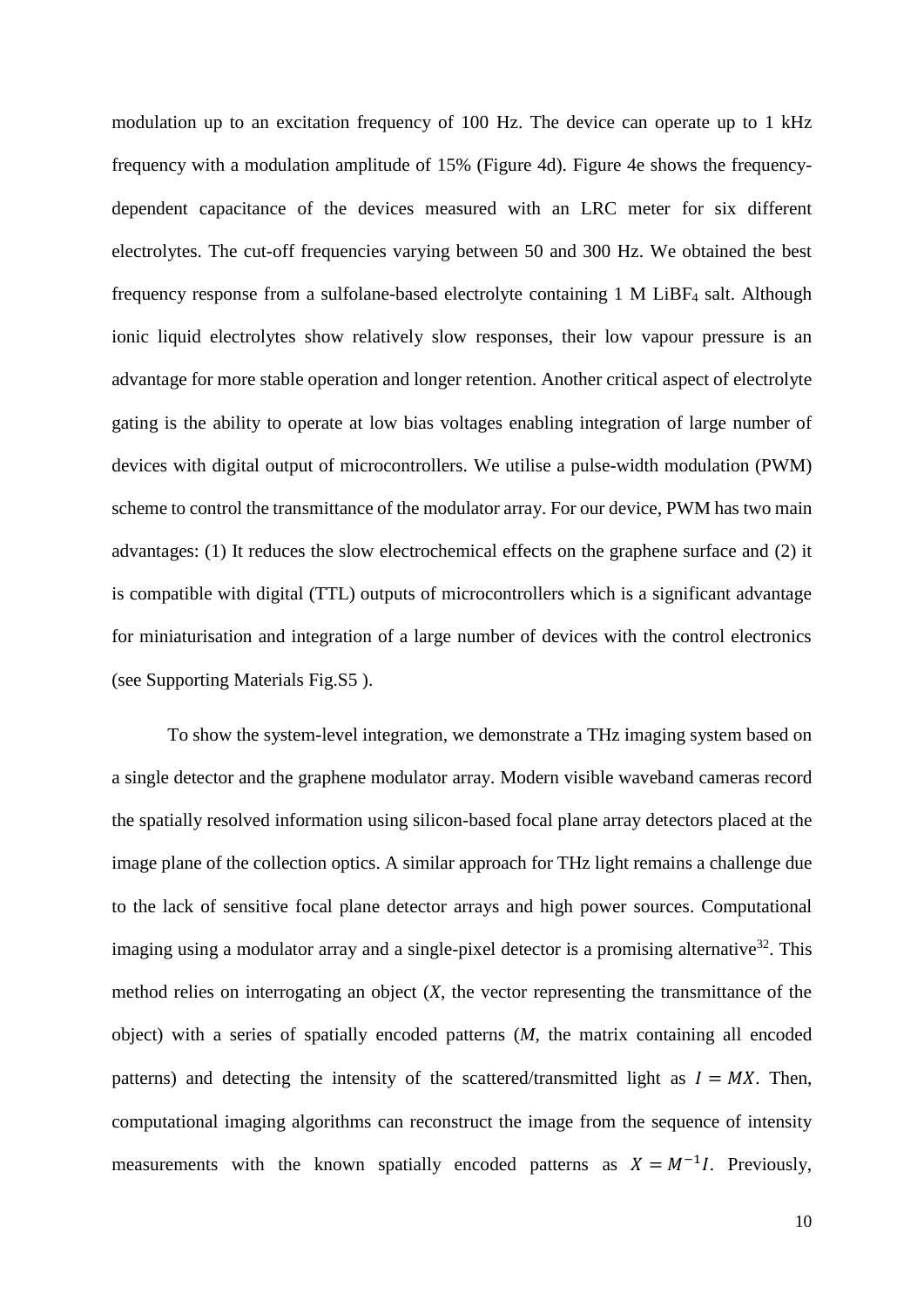reconfigurable THz masks were constructed using tuneable metamaterials<sup>8</sup> and structured illumination of silicon wafers.<sup>9</sup> In contrast, our THz modulator is a broadband electro-optic solution for THz imaging applications. Figure 5a illustrates the experimental setup. THz pulses are generated by the spectrometer, and collimated with a 3″ parabolic mirror. The THz modulator array is placed on the collimated optical path. To minimize diffraction, we place the object very close to the modulator and focus the transmitted pulses on the THz detector. Our time-domain spectroscopy (TDS) system provides fast acquisition of THz pulses (up to 50 pulses/s). We record the transmitted pulses while reconfiguring the mask. Figure 5b and 5c show three sample THz pulses and their spectra. The resolution of the spectrometer is sufficient to resolve the sharp absorption lines of water in the air. Figure 5d shows the variation of the pulse intensity when only a single pixel is modulated. The sequence of intensity measurements with known transmittance patterns enables us to reconstruct the image of an object. Figure 5e shows the reconstructed images of two large-area objects  $(5 \times 5 \text{ cm}^2)$  with cross and double-line patterns (photographs are shown in the insets) using the intensity measurement of 256 sequential masks. The passive matrix addressing of pixels limits the performance of the proofof-concept THz imaging system. Higher performance for practical applications is expected with active-matrix addressing of an individual pixels that requires integration of backplane electronics.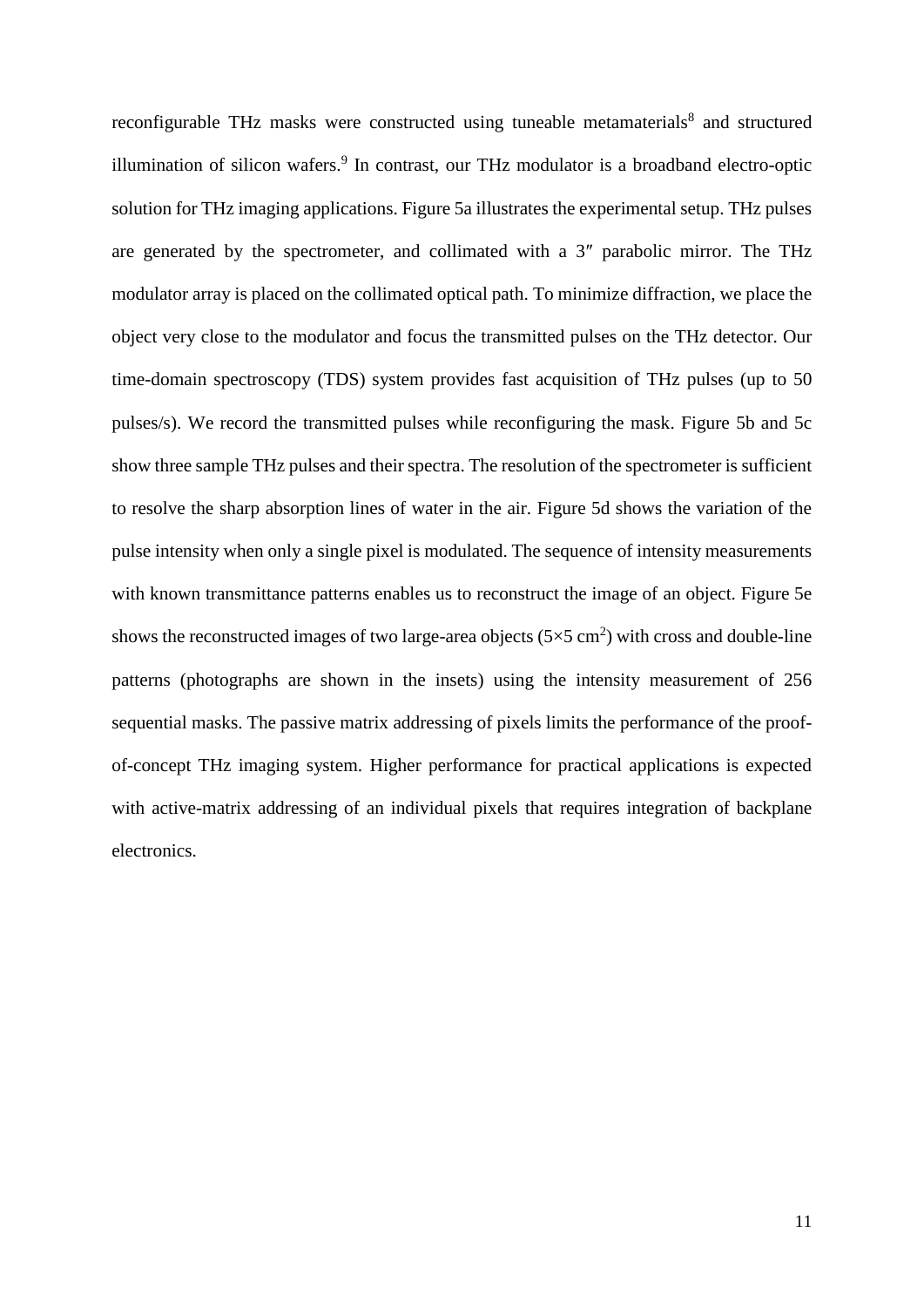

**Figure 5. Single-detector THz imaging system**. **a**, Schematic representation of the experimental setup consisting of a time-domain THz spectrometer, the graphene-based THz spatial light modulator, and data acquisition electronics. The object (metallic mask) is placed in front of the SLM on the collimated optical path. **b, c** Recorded THz pulses and their spectra acquired at a rate of 25 spectra per second. **d**, Variation of the integrated intensity between 0.1-2 THz while a single pixel of SLM is periodically switched on and off. **e**. Reconstructed images of two masks with cross and double-line patterns. Insets show the photograph of the metallic masks.

In summary, we demonstrated a graphene-based SLM that can generate reconfigurable THz patterns with video-speed frame rates. We presented the results of time-domain and frequency-domain THz characterization of the devices to understand the limiting factors underlying their limited switching speed. We observed that the voltage-dependent ion packing at the graphene-electrolyte interface is the key factor behind the dynamics of the electrolyte gating. By monitoring the relaxation of gate-induced charges, we were able to elucidate the steric energy barrier for the reorganization of cations and anions at the electrical double layer. This fundamental understanding of ion dynamics enables us to operate the THz modulator up to 1 kHz switching speed. To control the SLM with digital TTL signals, we implemented a PWM scheme that enables fast and hysteresis-free THz modulation. To show the promises of our device, we demonstrated a single-pixel THz imaging system using the developed THz modulator array as a reconfigurable transmission mask. We anticipate that the presented results provide a significant step towards the realization of THz imaging systems using graphenebased platform.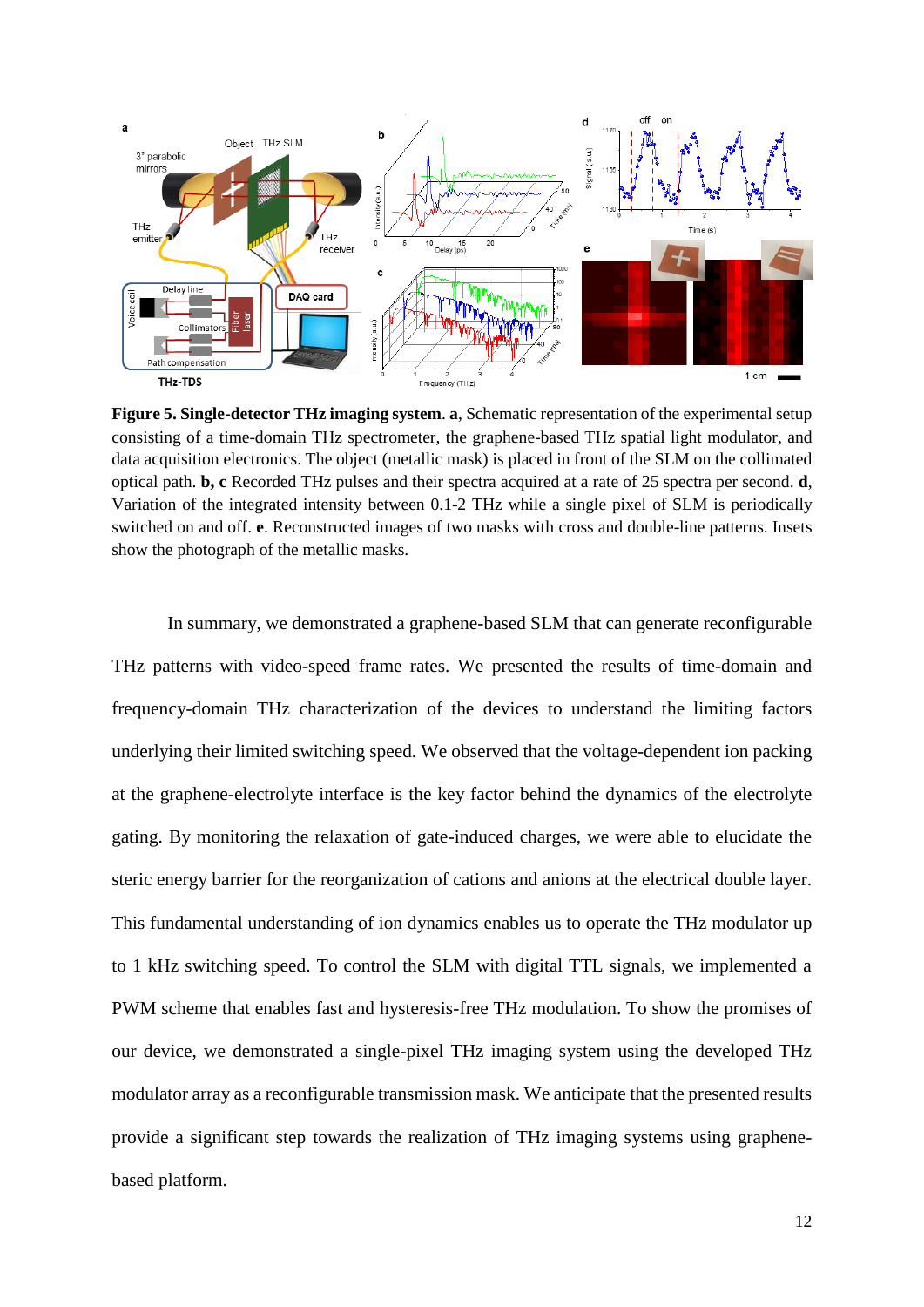**Acknowledgements**: This research is supported by the European Research Council through ERC-Consolidator Grant (grant no 682723, SmartGraphene), and Defence Science and Technology Laboratory (DSTLX-1000135951).

**Author contributions**: Y.M., M.S.E., and C.K. designed and fabricated the devices. Y.M. performed the experiments. G.B. developed the PWM scheme and the control electronics. Y.M. and C.K. analysed the data and wrote the manuscript with feedback from the other authors. All authors discussed the results and contributed to the scientific interpretation as well as to the writing of the manuscript.

**Additional information**: Authors declare no competing financial interests.

## **Materials and Methods**

**Terahertz measurements**: To investigate the frequency response of single-pixel devices we used Frequency-Domain Terahertz spectrometer (TeraScan from Toptica). It generates CW THz radiation by mixing light from two DFB diode lasers having precisely tuneable slightly different wavelengths near 1550 nm in an InGaAs photo mixer (Fig. 4a). A square wave voltage was applied to the modulator. The cut-off frequency of a modulator was determined by the LCR parameters of the circuit. The capacitance of single-pixel devices has been studied with Rohde&Schwarz Programmable LCR Bridge (Fig. 4e).

The experimental setup for the single-pixel imaging is shown in Fig. 6a. It is based on a timedomain THz spectrometer (TeraFlash from Toptica). THz radiation generated by the emitter passes through the object (metal mask), propagates through the SLM holding a certain transparency pattern, and detected by the detector. The pattern on the SLM was configured using National Instruments DAQ electronics.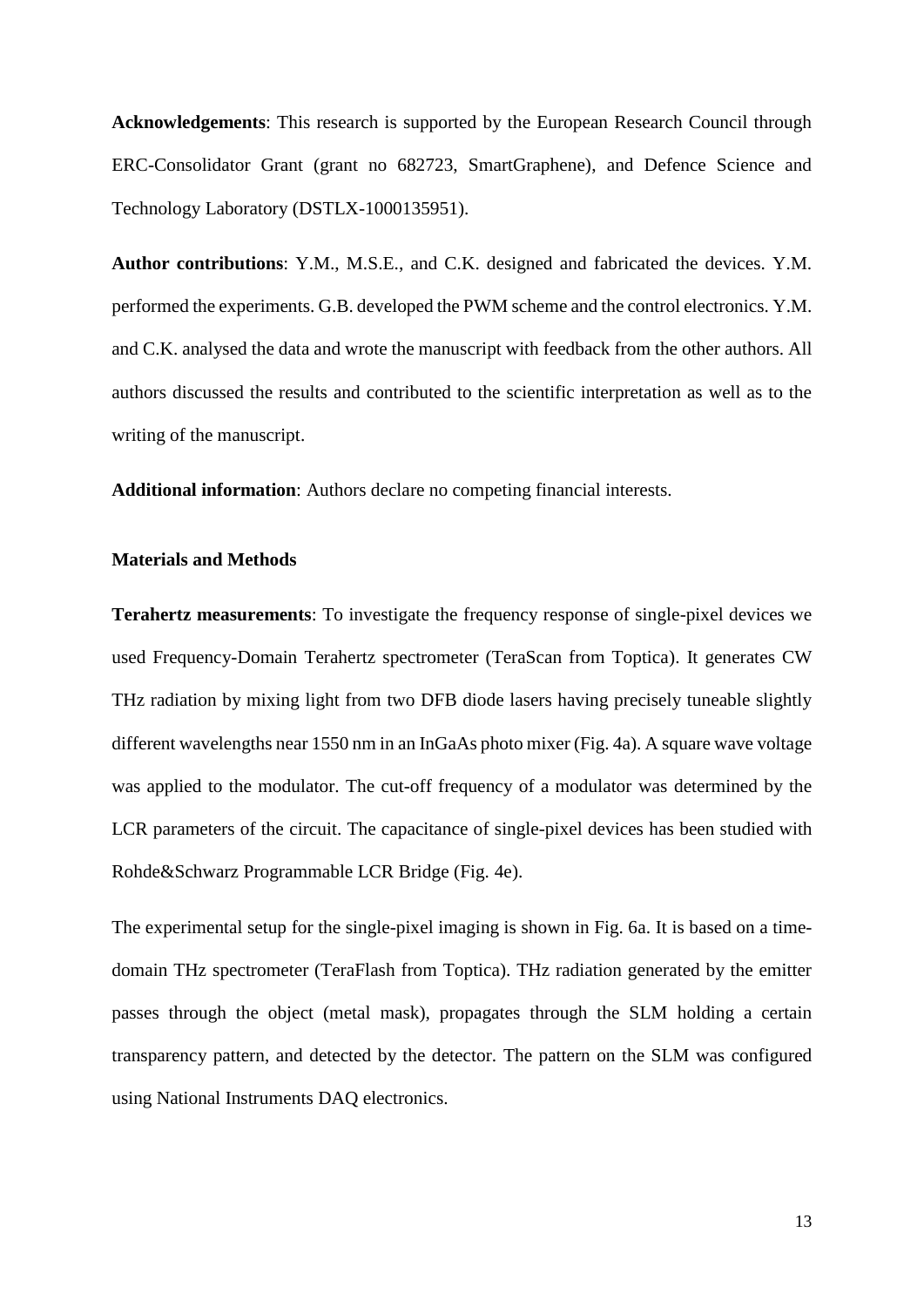**SLG transfer on PET**: Single layer graphene synthesized by CVD on copper foil was purchased from MCK Tech Co. Ltd. To fabricate the devices, we first laminated 75 μm-thick PET on single-layer graphene on Cu at  $130^{\circ}$ C. Then, we etched the copper in 0.1M ammonium persulfate (APS) solution and rinsed the graphene with DI water after etching.

**Fabrication of spatial light modulator**: Two sheets of single-layer graphene on PET were patterned as 16 stripes of 4 mm width isolated from each other. 25 µm-thick porous polyethylene which performs as a separator and membrane was placed on one SLG sheet and ionic liquid electrolyte [DEME][TFSI] (Sigma Aldrich, 727679) applied afterwards. The other patterned SLG on PET was put on top as its graphene stripes are aligned perpendicular to the bottom ones. Each graphene stripe was connected to an individual electrode on the customdesign PCB using conductive carbon tape (Fig. 1a).

## **Electrolyte Preparation:**

The following electrolytes used in this work are commercially available: [DEME][TFSI] (Diethylmethyl(2-methoxyethyl)ammonium bis(trifluoromethylsulfonyl)imide, Sigma Aldrich, #727679), BMIMPF<sub>6</sub> (1-Butyl-3 methylimidazolium hexafluorophosphate, Sigma Aldrich, #70956), and LiPF<sub>6</sub> in EC/DEC 1:1 (Lithium hexafluorophosphate in ethylene carbonate and diethyl carbonate from Gelon Energy Co., Ltd.). The other electrolytes prepared in house; 1M of LiBF4 (Lithium tetrafluoroborate, Sigma Aldrich, #244767) in Sulfolane (Sigma Aldrich, #T22209), 1M of LiBF4 in PEO400 (Polyethylene glycol 400, Alfa Aeasar, #B21992), and 1M Li Salt (Bis(trifluoromethane)sulfonimide lithium salt, Sigma Aldrich, #449504) in [DEME][TFSI].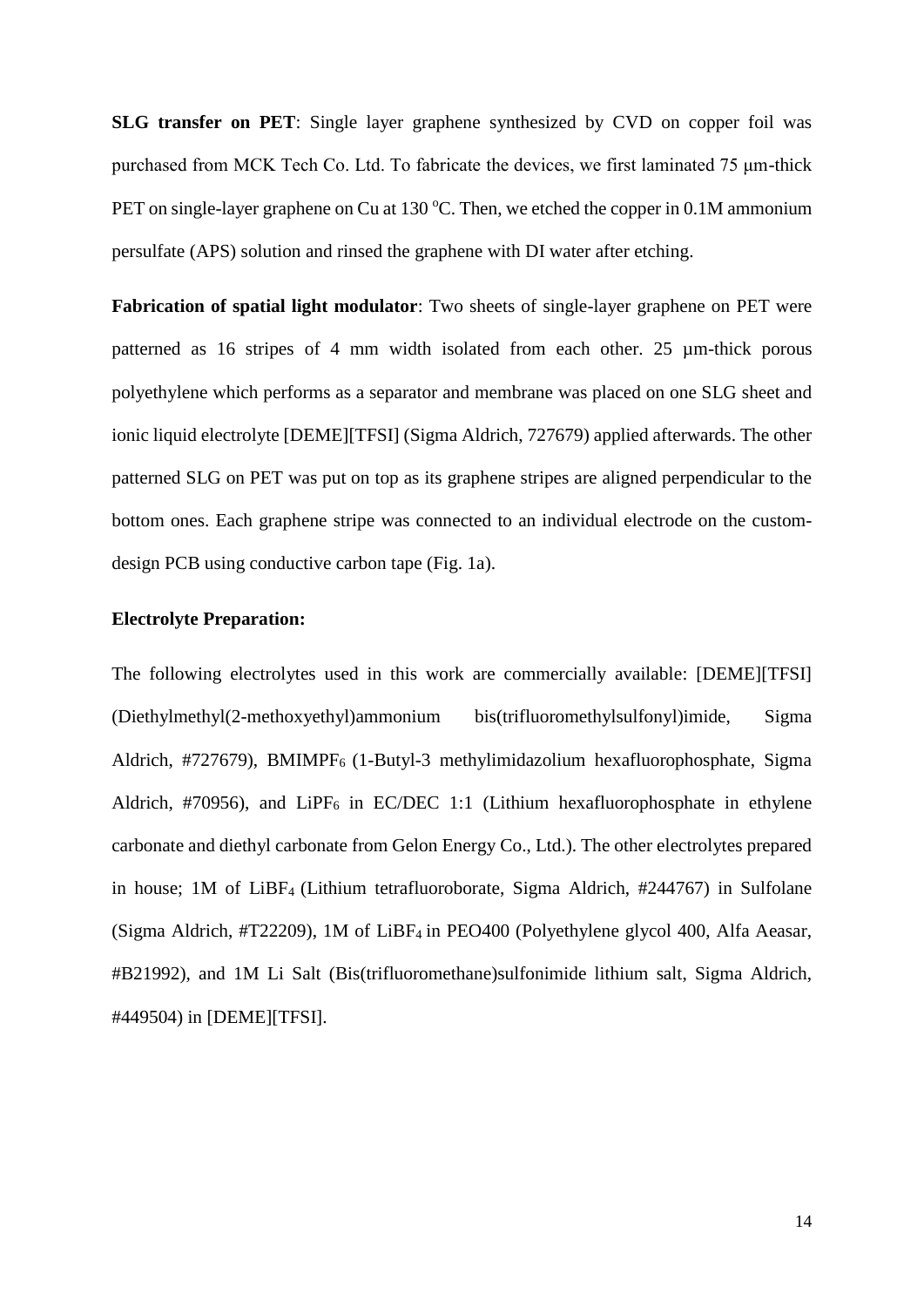## **References**:

- 1. Tonouchi, M. Cutting-edge terahertz technology. *Nature Photonics* (2007) doi:10.1038/nphoton.2007.3.
- 2. Nagatsuma, T., Ducournau, G. & Renaud, C. C. Advances in terahertz communications accelerated by photonics. *Nat. Photonics* **10**, 371–379 (2016).
- 3. Koenig, S. *et al.* Wireless sub-THz communication system with high data rate. *Nat. Photonics* **7**, 977–981 (2013).
- 4. Guerboukha, H., Nallappan, K. & Skorobogatiy, M. Toward real-time terahertz imaging. *Adv. Opt. Photonics* **10**, 843 (2018).
- 5. Siegel, P. H. Terahertz technology in biology and medicine. *IEEE Trans. Microw. Theory Tech.* **52**, 2438–2447 (2004).
- 6. Rutz, F. *et al.* Terahertz quality control of polymeric products. *Int. J. Infrared Millimeter Waves* **27**, 547–556 (2006).
- 7. Chen, H. T. *et al.* Active terahertz metamaterial devices. *Nature* **444**, 597–600 (2006).
- 8. Watts, C. M. *et al.* Terahertz compressive imaging with metamaterial spatial light modulators. *Nat. Photonics* **8**, 605–609 (2014).
- 9. Stantchev, R. I. *et al.* Noninvasive, near-field terahertz imaging of hidden objects using a single-pixel detector. *Sci. Adv.* **2**, e1600190 (2016).
- 10. Sensale-Rodriguez, B. *et al.* Broadband graphene terahertz modulators enabled by intraband transitions. *Nat. Commun.* **3**, (2012).
- 11. Lee, S. H. *et al.* Switching terahertz waves with gate-controlled active graphene metamaterials. *Nat. Mater.* **11**, 936–941 (2012).
- 12. Tassin, P., Koschny, T. & Soukoulis, C. M. Graphene for terahertz applications. *Science (80-. ).* **341**, 620–621 (2013).
- 13. Sensale-Rodriguez, B. *et al.* Terahertz imaging employing graphene modulator arrays. *Opt. Express* **21**, 2324 (2013).
- 14. Chen, Z. *et al.* Graphene controlled Brewster angle device for ultra broadband terahertz modulation. *Nat. Commun.* **9**, 4909 (2018).
- 15. Ye, J. *et al.* Accessing the transport properties of graphene and its multilayers at high carrier density. *Proc. Natl. Acad. Sci. U. S. A.* **108**, 13002–13006 (2011).
- 16. Das, A. *et al.* Monitoring dopants by Raman scattering in an electrochemically topgated graphene transistor. *Nat. Nanotechnol.* **3**, 210–215 (2008).
- 17. Polat, E. O. & Kocabas, C. Broadband optical modulators based on graphene supercapacitors. *Nano Lett.* **13**, 5851–5857 (2013).
- 18. Polat, E. O., Balci, O. & Kocabas, C. Graphene based flexible electrochromic devices. *Sci. Rep.* **4**, (2014).
- 19. Kakenov, N., Balci, O., Polat, E. O., Altan, H. & Kocabas, C. Broadband terahertz modulators using self-gated graphene capacitors. *J. Opt. Soc. Am. B* **32**, 1861 (2015).